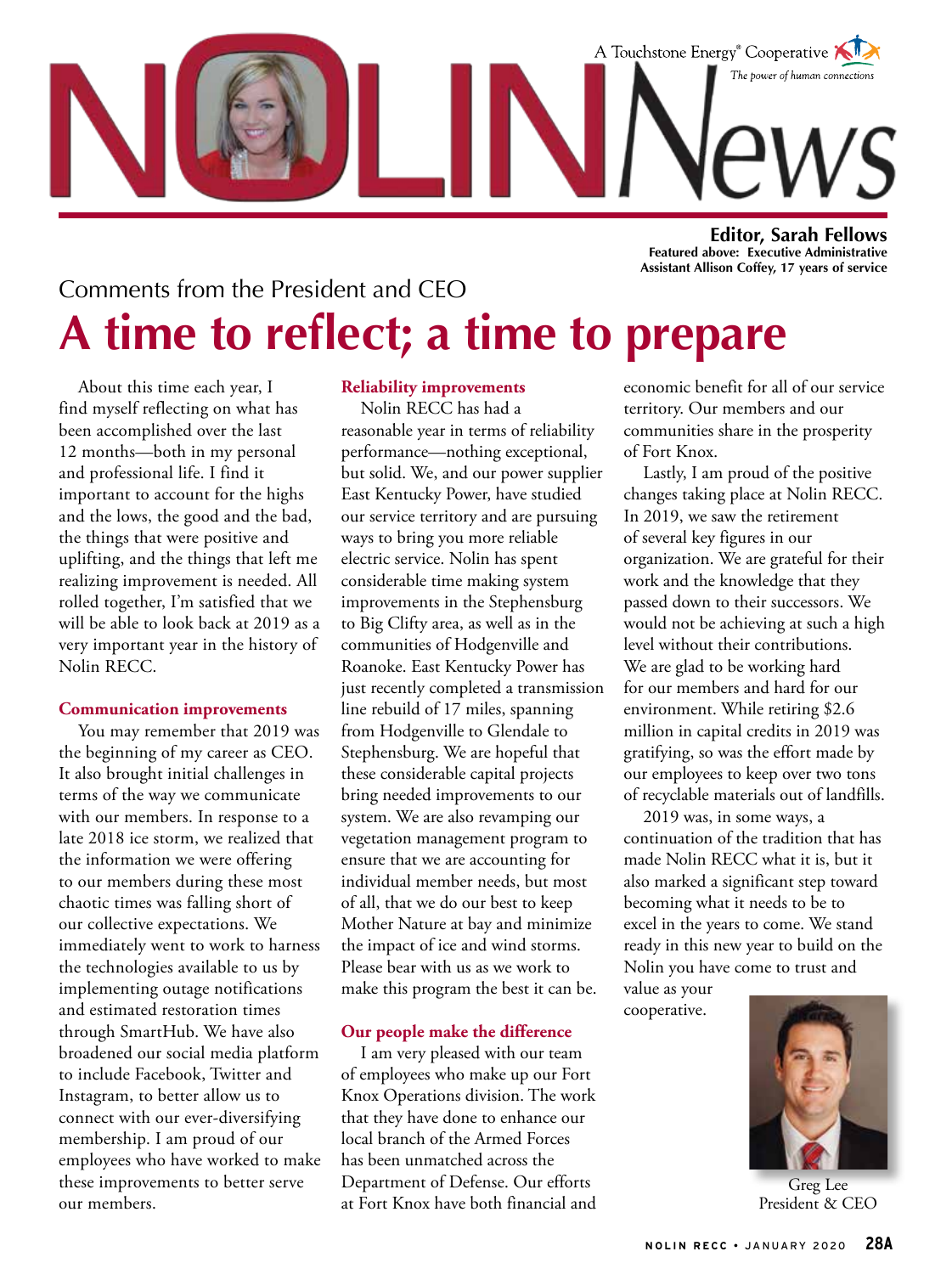## **Members have a voice**

Our Member Advisory Council met in November to hear about what's going on at Nolin RECC and to provide feedback about their cooperative. The members of Nolin RECC are the owners, and we appreciate those who take the time to be engaged with our employees and directors. The Member Advisory Council is made up of



Members Fred and Martha Stein chat with member Patsy Whitehead. Photo: Sarah Fellows

interested Nolin members throughout the service area. We are always looking for members to join this group could that be you?

If you are interested in helping your cooperative by serving on the Member Advisory Council, please call (270) 765-6153 and ask for Michelle.



New Member Advisory Council members Amber Hess, left, and Pete and Kelly Schaffrick. Photo: Sarah Fellows



This cute stuffed ape served as the mascot for the APES program, which is a collaboration between local high schools, the County Extension Service and other local businesses including Nolin RECC. Photo: Sarah Fellows

## **Nolin supports students preparing for their future**

Nolin RECC has been a longtime supporter of Hardin and LaRue County's American Private Enterprise System (APES) program for area high school students. Students from around Nolin's service area gathered at the Hardin County Extension Service office in November for a two-day seminar. Nolin helped sponsor the event, which teaches students about various aspects of business.

Nolin RECC Communications Manager Sarah Fellows gave a presentation on cooperatives. "It is inspiring to meet these students who are eager to learn about business and how they can play a role when they enter the workforce," says Fellows. "They are intelligent and curious and will make a positive impact in our communities in the years to come."

Students in Hardin and LaRue counties that are juniors and are interested in participating in APES should speak to their high school guidance counselor.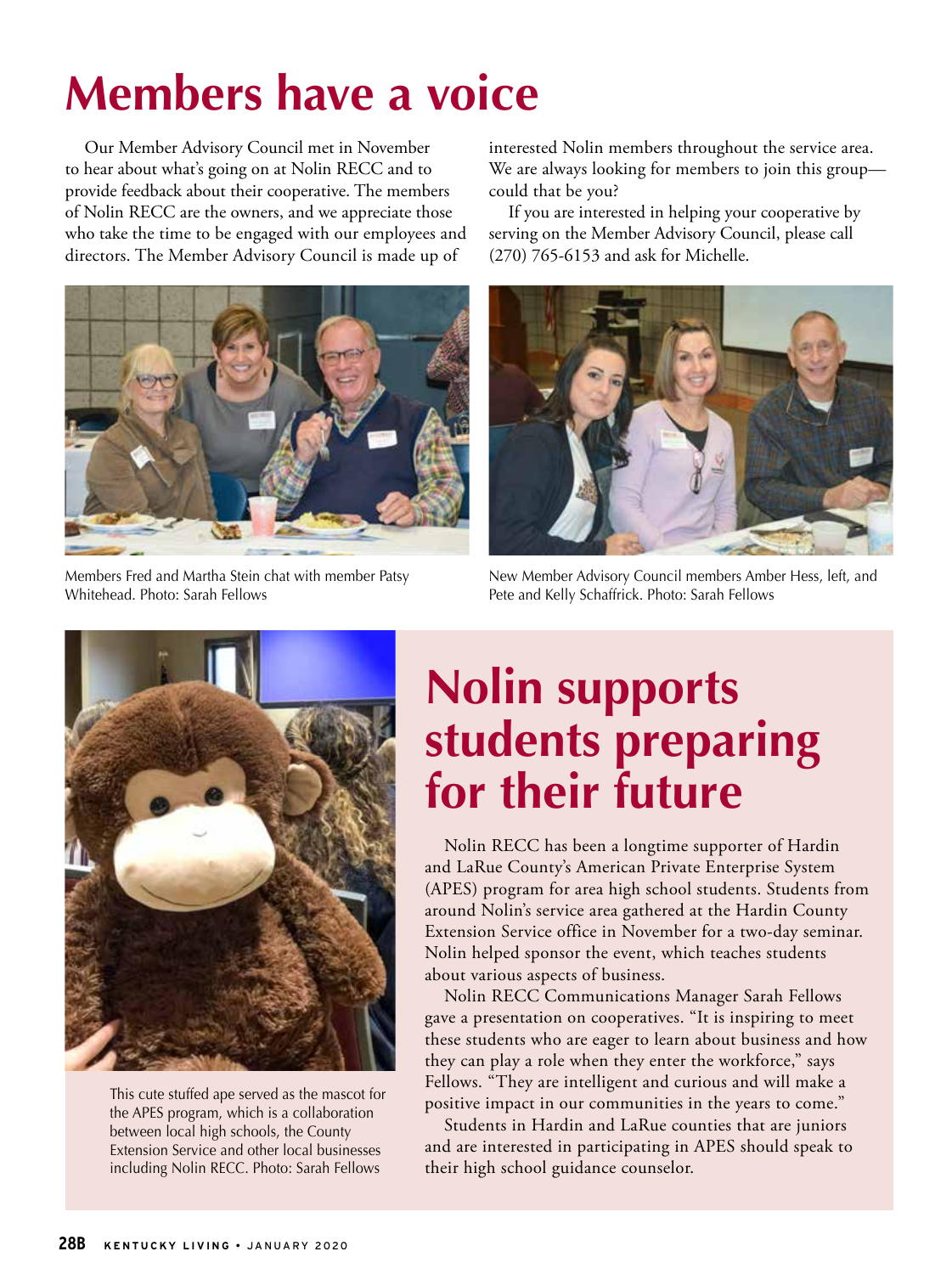# **Honored with a visit**

The Nolin RECC Board of Directors hosted 2019 Honor Flight Veterans Dan Thompson and Bill Hickey along with their wives in November. Both gentlemen came for lunch and spoke to board members and employees about their experience on the Honor Flight to Washington, D.C., last September. President and CEO Greg Lee presented each veteran with a copy of a photo taken on the trip and thanked them for their service on behalf of Nolin RECC.

Top, Nolin RECC President and CEO Greg Lee with veteran Dan Thompson. Bottom, Lee with Honor Flight veteran Bill Hickey. Photos: Sarah Fellows





 $\triangleright$  MAKE FRIENDS FOR LIFE EXPLEADERSHIP LESSONS IN ACTION TOUR THE STATE CAPITOL ALL-EXPENSE-PAID, WEEKLONG TRIP TO D.C.

## 2020 YOUTH TOUR WASHINGTON, D.C. HIGH SCHOOL JUNIORS APPLY BY JANUARY 7, 2020 LEARN MORE AT **WWW.NOLINRECC.COM**